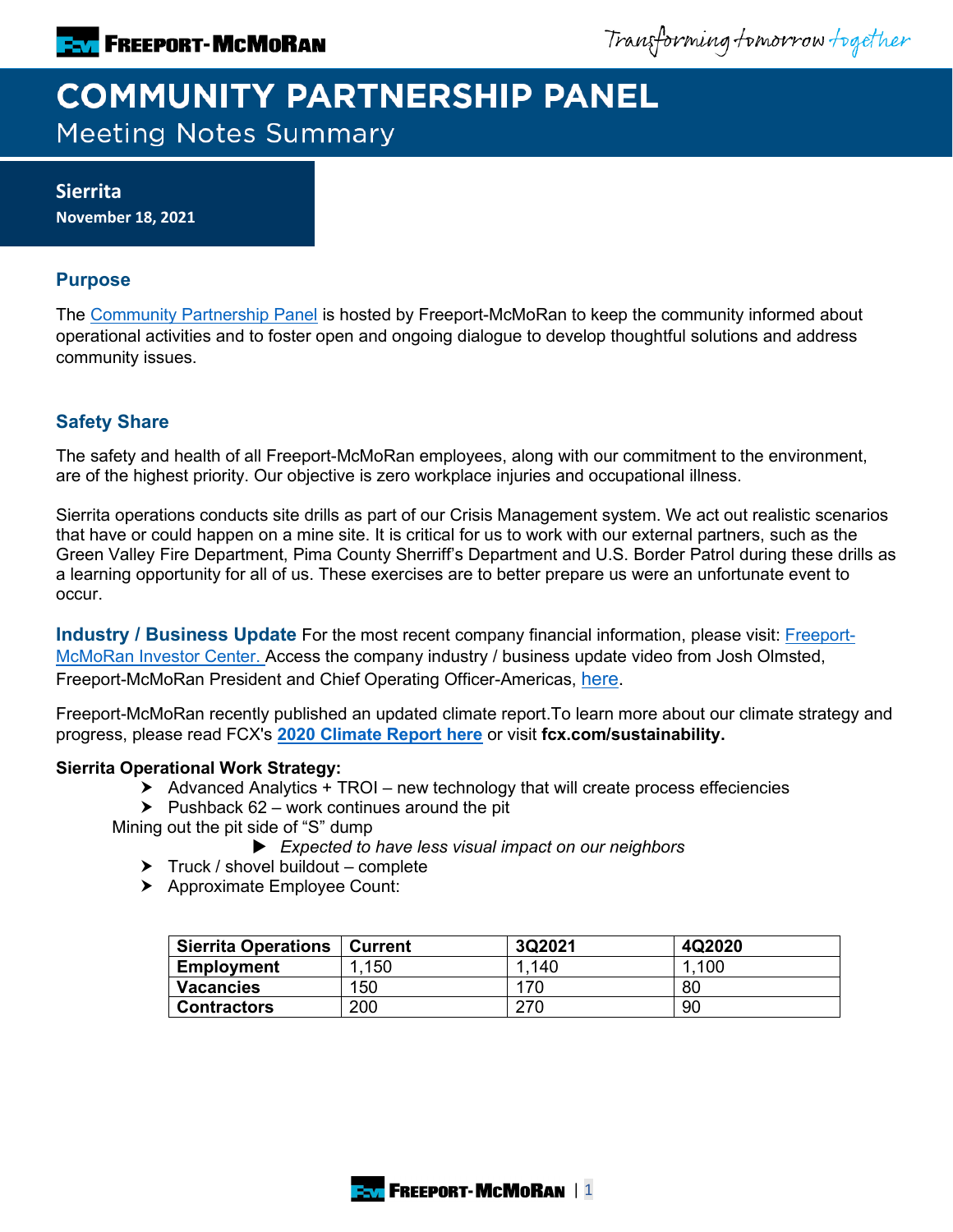### **Tailings Management:**

 $\blacktriangleright$  Pipe lift nearing completion

All work safely completed on schedule

- $\triangleright$  New pipe is scheduled for installation in 2022
- Teamwork and collaboration from 2018 to 2020 resulted in reduction in reportable dust events from 14 to 4

One small high wind dust event was recorded in August but no permit violations for dust were received in 2021

### **The Copper Mark**

- Assurance framework developed to demonstrate the copper industry's responsible production practices and contribution to the United Nations Sustainable Development Goals
- Producers participating in the Copper Mark are committed to adhering to internationally recognized responsible operating practices
- Framework covers 32 issue areas across 5 ESG categories developed by the Responsible Minerals Initiative's Risk Readiness Assessment
- Requires third-party assurance of site performance and independent Copper Mark validation every three years
- FCX is committed to achieving the Copper Mark at all of our copper producing sites
- The Copper Mark is currently evaluating extension to other metals

### **COPPER MARK STATUS BY SITE:**

| <b>AWARDED</b>                                                                                                                                                           | LETTER OF COMMITMENT                                                                               | <b>PLANNED</b>         |
|--------------------------------------------------------------------------------------------------------------------------------------------------------------------------|----------------------------------------------------------------------------------------------------|------------------------|
| Morenci mine (AZ)<br>Miami mine & smelter (AZ)<br>El Paso refinery (TX)<br>El Abra mine (Chile)<br>Cerro Verde mine (Peru)<br>Atlantic Copper smelter & refinery (Spain) | Bagdad mine (AZ)<br>Chino mine (AZ)<br>Tyrone mine (NM)<br>Safford mine (AZ)<br>Sierrita mine (AZ) | PT-FI mine (Indonesia) |

## **Community Engagement / Development Update**

#### **Mining / Freeport-McMoRan's Economic Impact:**



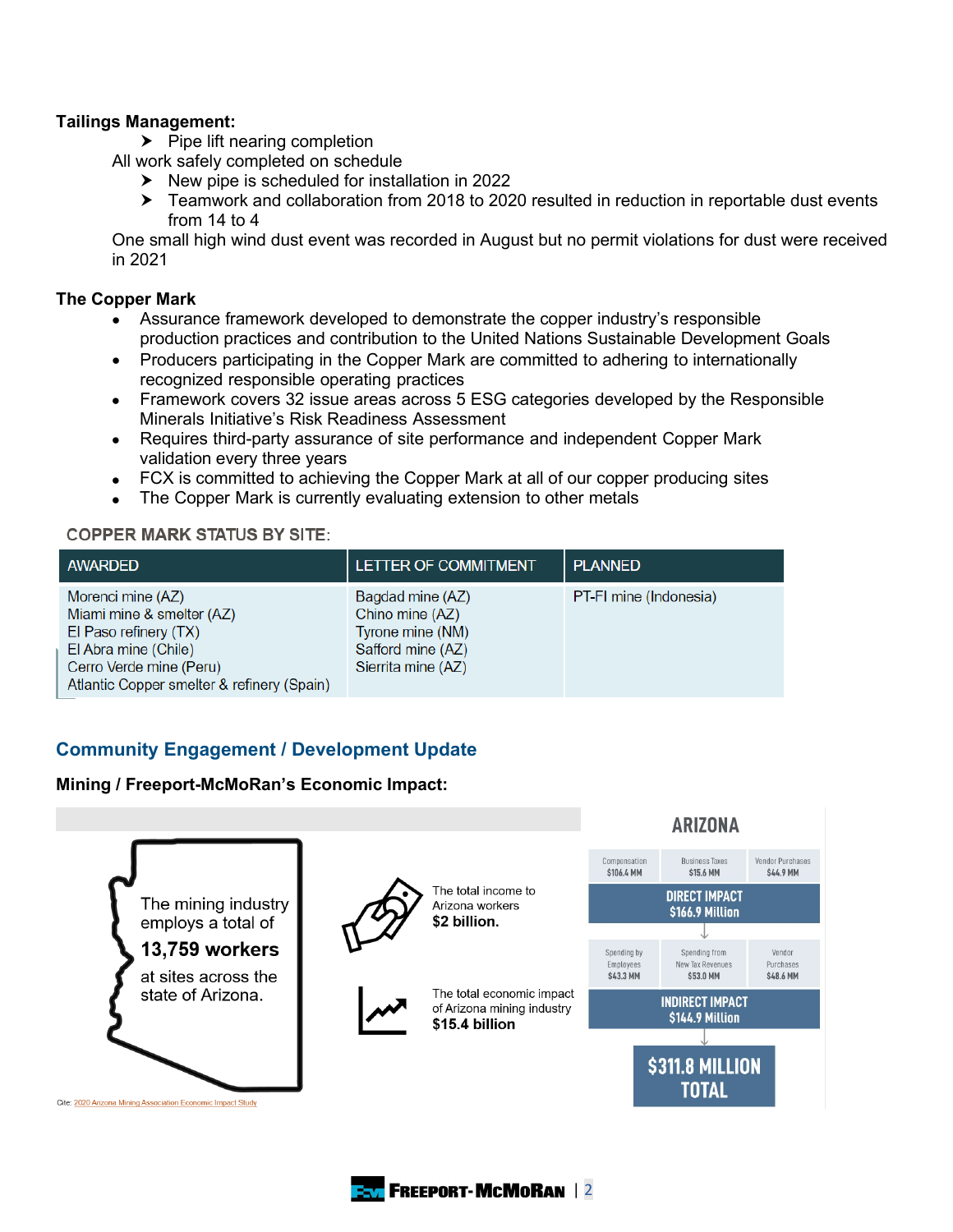

## **Economic Outlook – Town of Sahuarita:**

Mayor Tom Murphy provided the Town of Sahuarita's economic outlook from residential building trends, business safety and the recovery program, commercial development, census growth (up 35% since 2010), community resources and partnerships.

### **Social Investing**

More than \$5.3 million has been invested through the Freeport-McMoRan Foundation Community Investment Fund in the Green Valley and Sahuarita communities since 2011. The funds have gone to programs and projects that help foster sustainability and reduce dependency on any single industry by supporting initiatives that build community resilience and capacity.

## **\$500,000 was invested in 2021!**

- **Grace Evangelical Lutheran Church of Southern Arizona** *Child Learning Center Art and Nature Children's Garden Project* – \$135,000
- **EXECT** Mobile Meals of Tucson → Meals for Seniors Program \$25,000
- **▶ Sahuarita Food Bank → Building for Economic Opportunity \$200,000**
- **Pima County Library Foundation**  *Sahuarita Library Outdoor Space*  \$20,000
- **Green Valley Assistance Services**  *Purposefully Built Capital Improvement Project*  \$120,000

## **2021 United Way Campaign**

Freeport-McMoRan Foundation will match employee gifts with dollars directed to the local United Way. The Foundation will double match donations of \$25 or more up to the first \$1,000 and single match donations of more than \$1,000.

In 2021, the United Way of Tucson and Southern AZ received \$286,709 in match from the Freeport-McMoRan Foundation.

## **Grievance Management System**

Freeport-McMoRan has a process to receive, record and respond to local questions, comments and concerns. We encourage all stakeholders to reach out to us.